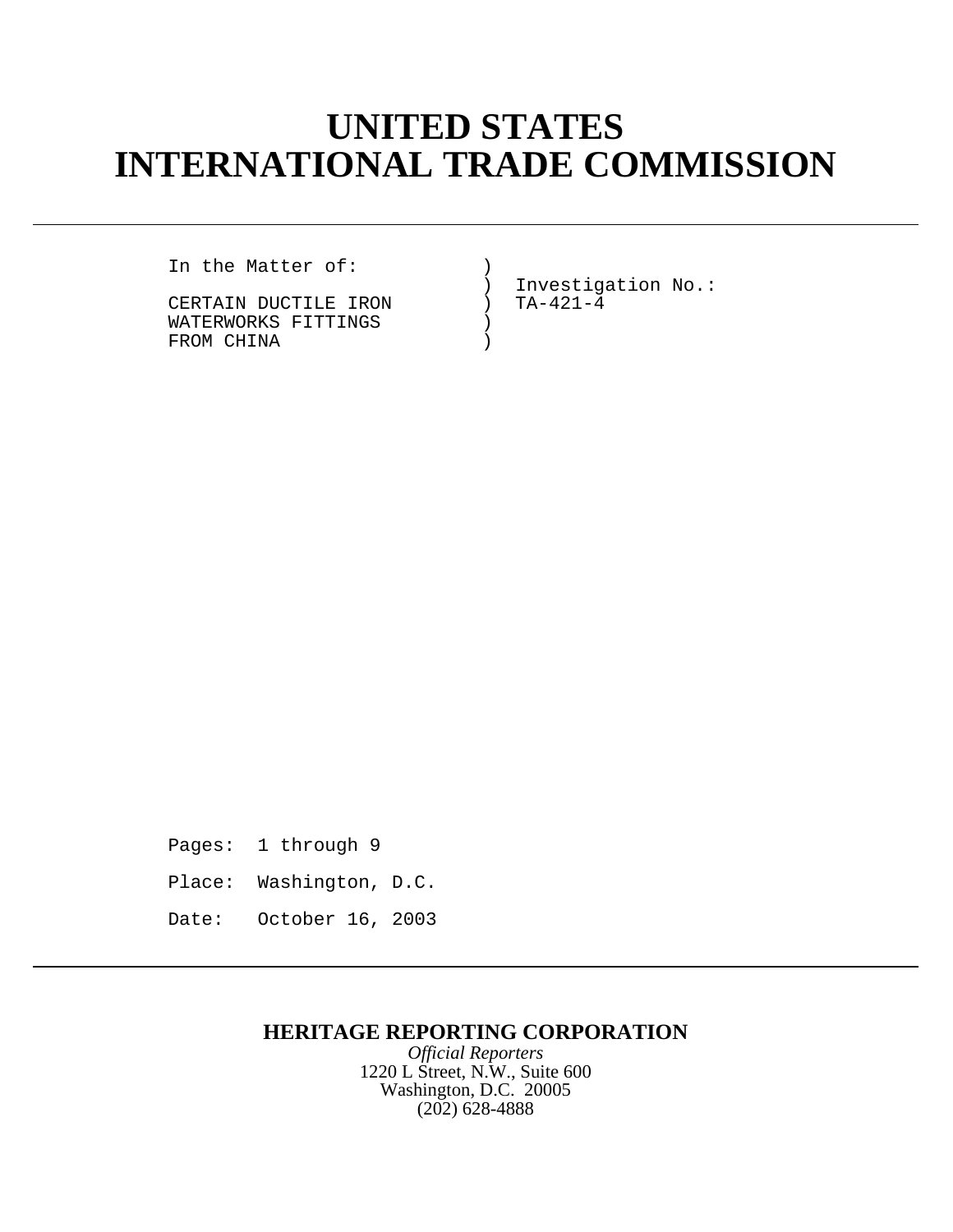#### THE UNITED STATES INTERNATIONAL TRADE COMMISSION

| Investigation No.: |
|--------------------|
| TA-421-4           |
|                    |
|                    |
|                    |

Thursday, October 16, 2003

Room No. 101 U.S. International Trade Commission 500 E Street, S.W. Washington, D.C.

The meeting commenced, pursuant to Notice, at

11:00 a.m., before the Commissioners of the United States International Trade Commission, the Honorable DEANNA

TANNER OKUN, Chairman, presiding.

APPEARANCES:

On behalf of the International Trade Commission:

Commissioners:

DEANNA TANNER OKUN, CHAIRMAN JENNIFER A. HILLMAN, VICE CHAIRMAN MARCIA E. MILLER, COMMISSIONER STEPHEN KOPLAN, COMMISSIONER CHARLOTTE R. LANE, COMMISSIONER DANIEL R. PEARSON, COMMISSIONER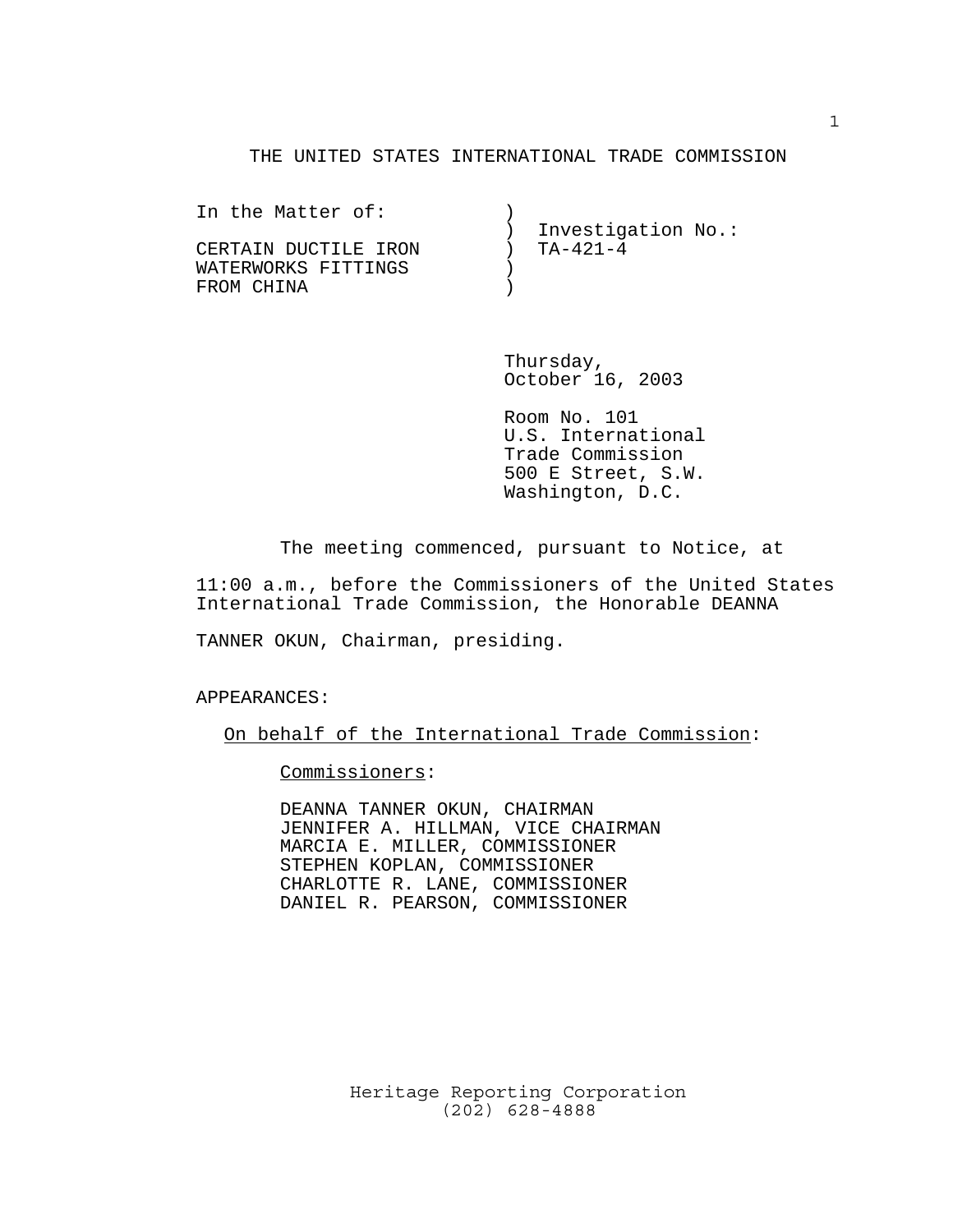APPEARANCES: (cont'd.)

 $\texttt{Staff}:$ 

MARILYN R. ABBOTT, THE SECRETARY WILLIAM R. BISHOP, STAFF ASSISTANT DEBORAH A. DANIELS, LEGAL DOCUMENTS ASSISTANT FRED RUGGLES, INVESTIGATOR WILLIAM GREENE, INDUSTRY ANALYST JOHN BENEDETTO, ECONOMIST DAVID BOYLAND, ACCOUNTANT WILLIAM GEARHART, ATTORNEY DIANE MAZUR, SUPERVISORY INVESTIGATOR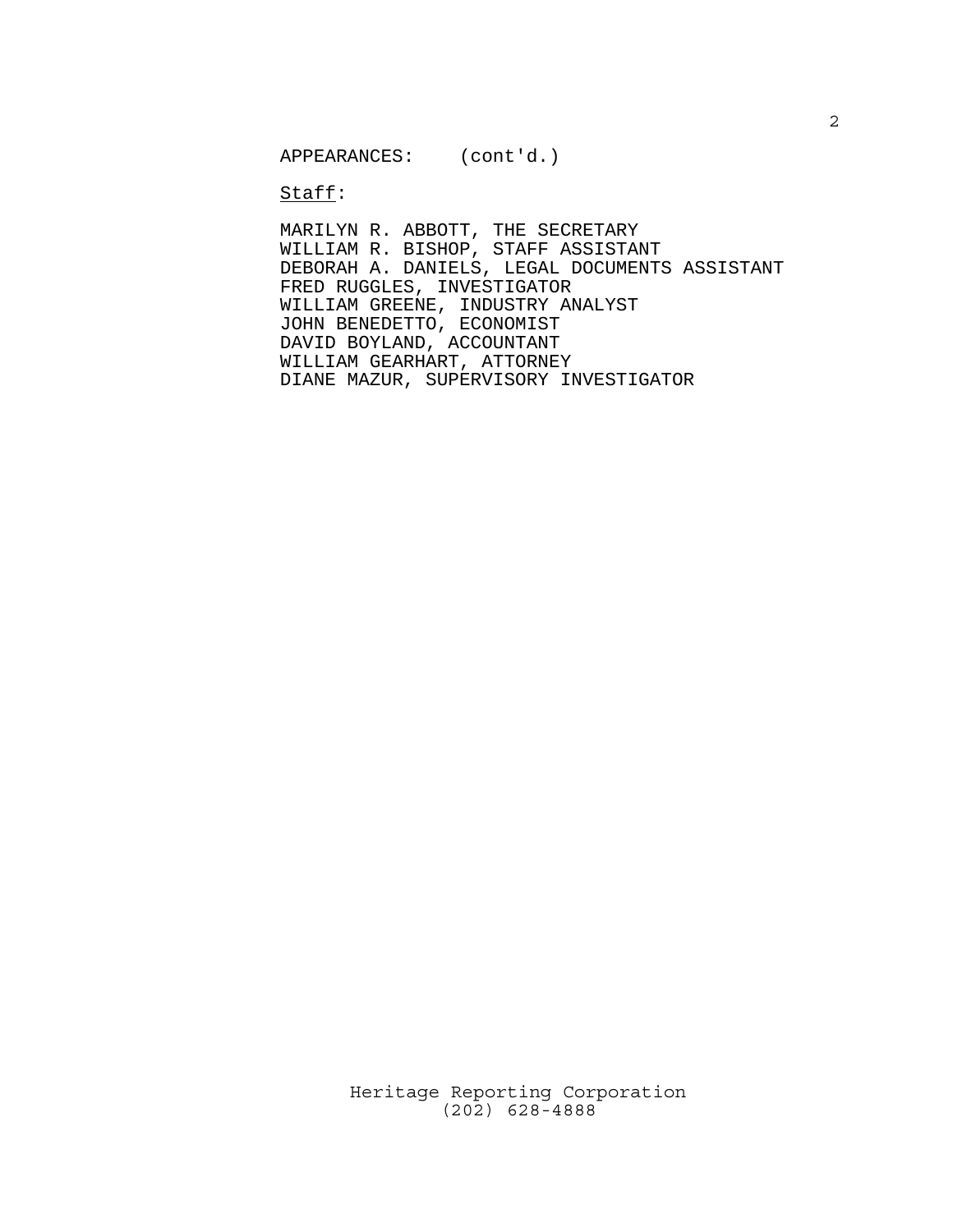### $\underline{\texttt{I}} \underline{\texttt{N}} \underline{\texttt{D}} \underline{\texttt{E}} \underline{\texttt{X}}$

### PAGE

| AGENDA FOR FUTURE MEETING: NONE                                                                 | 4 |
|-------------------------------------------------------------------------------------------------|---|
| MINUTES: OCTOBER 3 AND 7, 2003                                                                  | 4 |
| RATIFICATION LIST: 03-025                                                                       | 4 |
| INV. NO. TA-421-4 (CERTAIN DUCTILE IRON WATERWORKS<br>FITTINGS FROM CHINA) -- BRIEFING AND VOTE | 4 |
| OUTSTANDING ACTION JACKETS: NONE                                                                |   |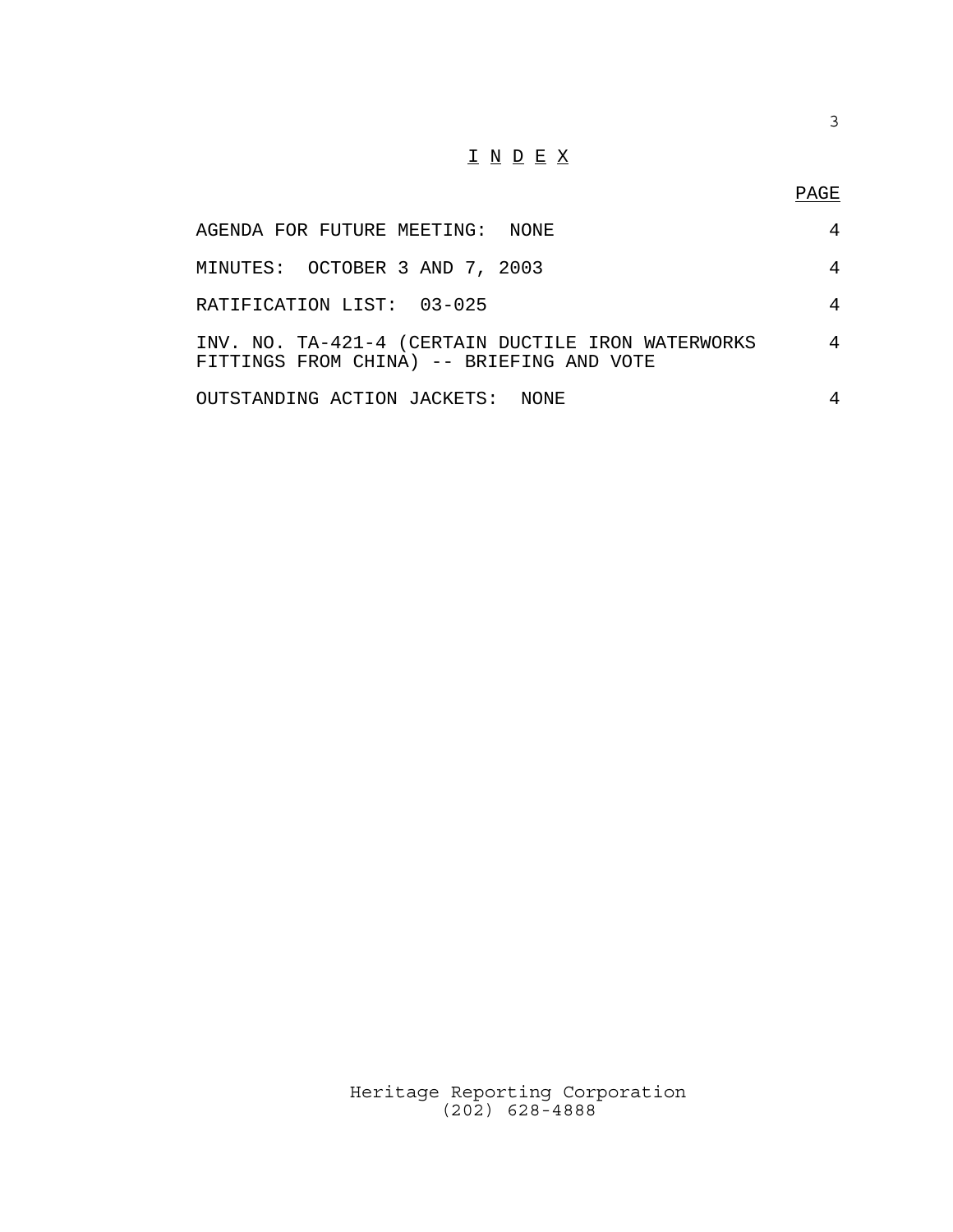| $\mathbf 1$ | $\underline{P} \underline{R} \underline{O} \underline{C} \underline{E} \underline{E} \underline{D} \underline{I} \underline{N} \underline{G} \underline{S}$ |
|-------------|-------------------------------------------------------------------------------------------------------------------------------------------------------------|
| 2           | (11:00 a.m.)                                                                                                                                                |
| 3           | CHAIRMAN OKUN: Good morning. On behalf of                                                                                                                   |
| 4           | the United States International Trade Commission, I                                                                                                         |
| 5           | welcome you to this meeting.                                                                                                                                |
| 6           | Good morning, Madam Secretary.                                                                                                                              |
| 7           | MS. ABBOTT: Good morning, Madam Chairman.                                                                                                                   |
| 8           | CHAIRMAN OKUN: And then there were six.<br>We                                                                                                               |
| 9           | want to take this opportunity to welcome our newest                                                                                                         |
| 10          | Commissioner, Commissioner Pearson. Welcome on behalf                                                                                                       |
| 11          | of the Commission.                                                                                                                                          |
| 12          | There is no agenda for future meetings or                                                                                                                   |
| 13          | outstanding action jackets for us to consider.                                                                                                              |
| 14          | Is there any objection to approval of the                                                                                                                   |
| 15          | minutes of October 3 and October 7, 2003?                                                                                                                   |
| 16          | (No response.)                                                                                                                                              |
| 17          | CHAIRMAN OKUN: Hearing none, they are                                                                                                                       |
| 18          | approved.                                                                                                                                                   |
| 19          | Is there any objection to approval of                                                                                                                       |
| 20          | Ratification List 03-025?                                                                                                                                   |
| 21          | (No response.)                                                                                                                                              |
| 22          | CHAIRMAN OKUN: Hearing none, it is                                                                                                                          |
| 23          | approved.                                                                                                                                                   |
| 24          | We will now turn to the briefing and vote on                                                                                                                |
| 25          | critical circumstances and, if necessary, provisional                                                                                                       |
|             | Heritage Reporting Corporation<br>$(202)$ 628-4888                                                                                                          |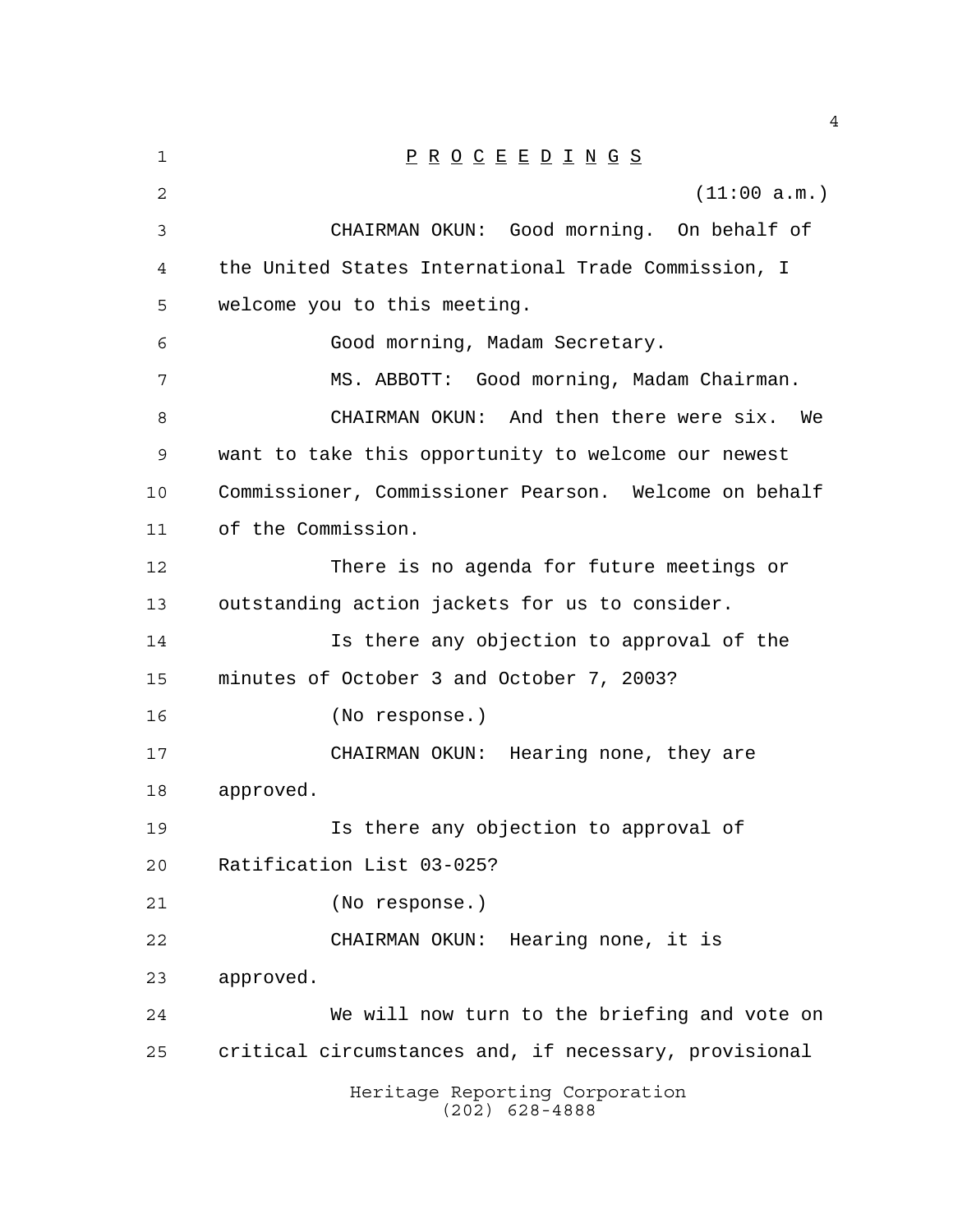Heritage Reporting Corporation measures in Investigation No. TA-421-4, Certain Ductile Iron Waterworks Fittings From China. Good morning and welcome to Ms. Mazur and the other members of the staff who participated in this investigation. Does any Commissioner have questions for the staff? (No response.) CHAIRMAN OKUN: Are there any additions or corrections to the staff report? MS. MAZUR: Madam Chairman, additions and corrections to the staff report are contained in INV Investigations Memorandum AA-157. CHAIRMAN OKUN: Is there any objection to approval of the staff report as revised? (No response.) CHAIRMAN OKUN: Hearing none, it is approved. Before the Secretary calls the roll, I note that this is the first time that the Commission is directed to make determinations under the critical circumstances provision in Section 421 of the Trade Act of 1974 as amended. Therefore, the Commission wishes to explain its voting procedure. In order to find critical circumstances, the

(202) 628-4888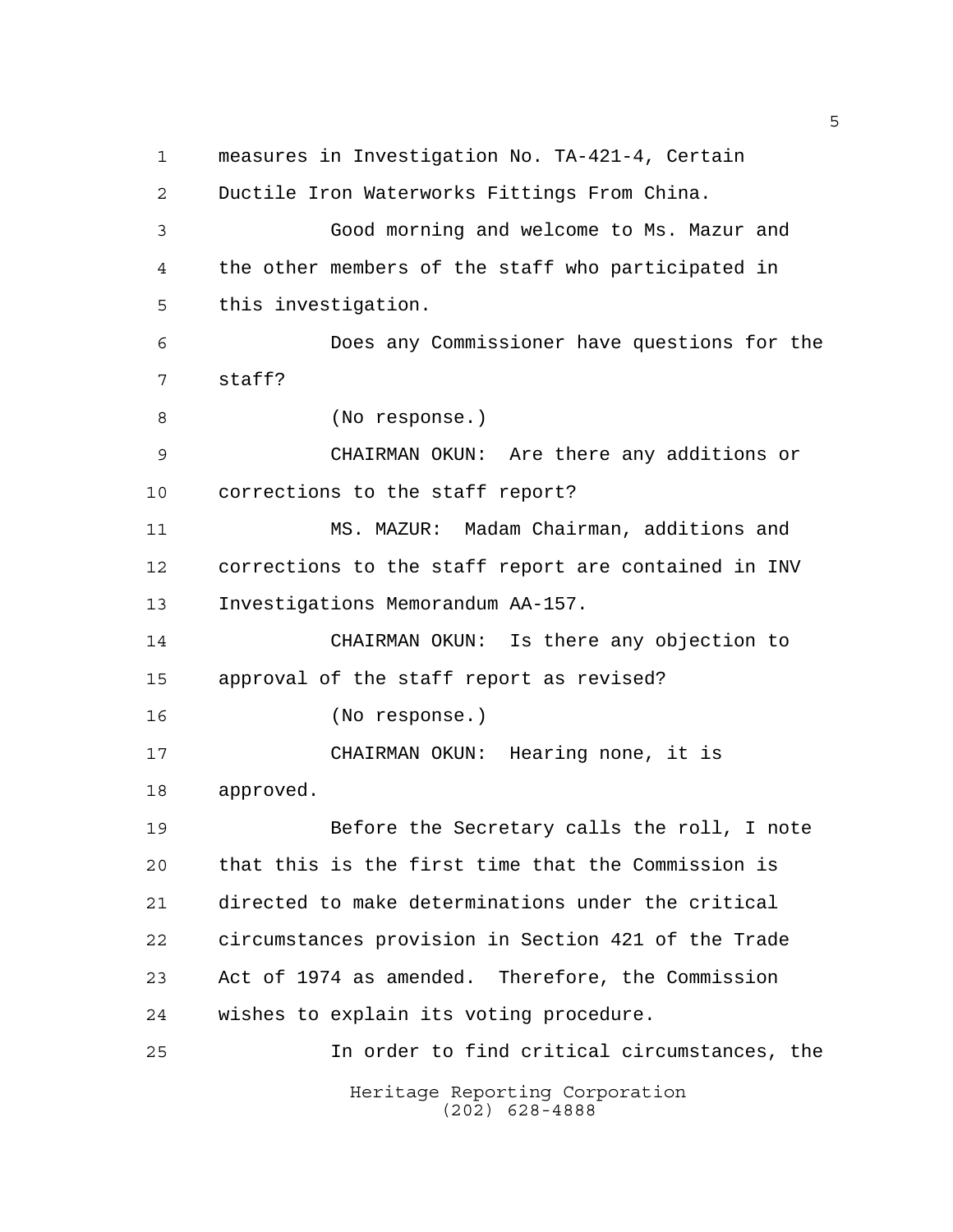Commission must make two affirmative determinations. First, it must determine that delay in taking action would cause damage to the relevant domestic industry that would be difficult to repair.

 Second, if the first determination is affirmative, then the Commission must make a preliminary determination of whether imports of the subject product have caused or threatened to cause market disruption.

 Finally, if both of these determinations are affirmative then the affirmative voting Commissioners will make recommendations on proposed provisional measures to prevent or remedy market disruption.

 Accordingly, the first vote will be on whether delay in taking action would cause damage that would be difficult to repair. The Commission will proceed to the next determination only if the first vote is affirmative or evenly divided.

 Madam Secretary, will you please call the roll? MS. ABBOTT: Commissioner Okun? CHAIRMAN OKUN: I vote in the negative. MS. ABBOTT: Commissioner Koplan? COMMISSIONER KOPLAN: I concur. MS. ABBOTT: Commissioner Miller?

> Heritage Reporting Corporation (202) 628-4888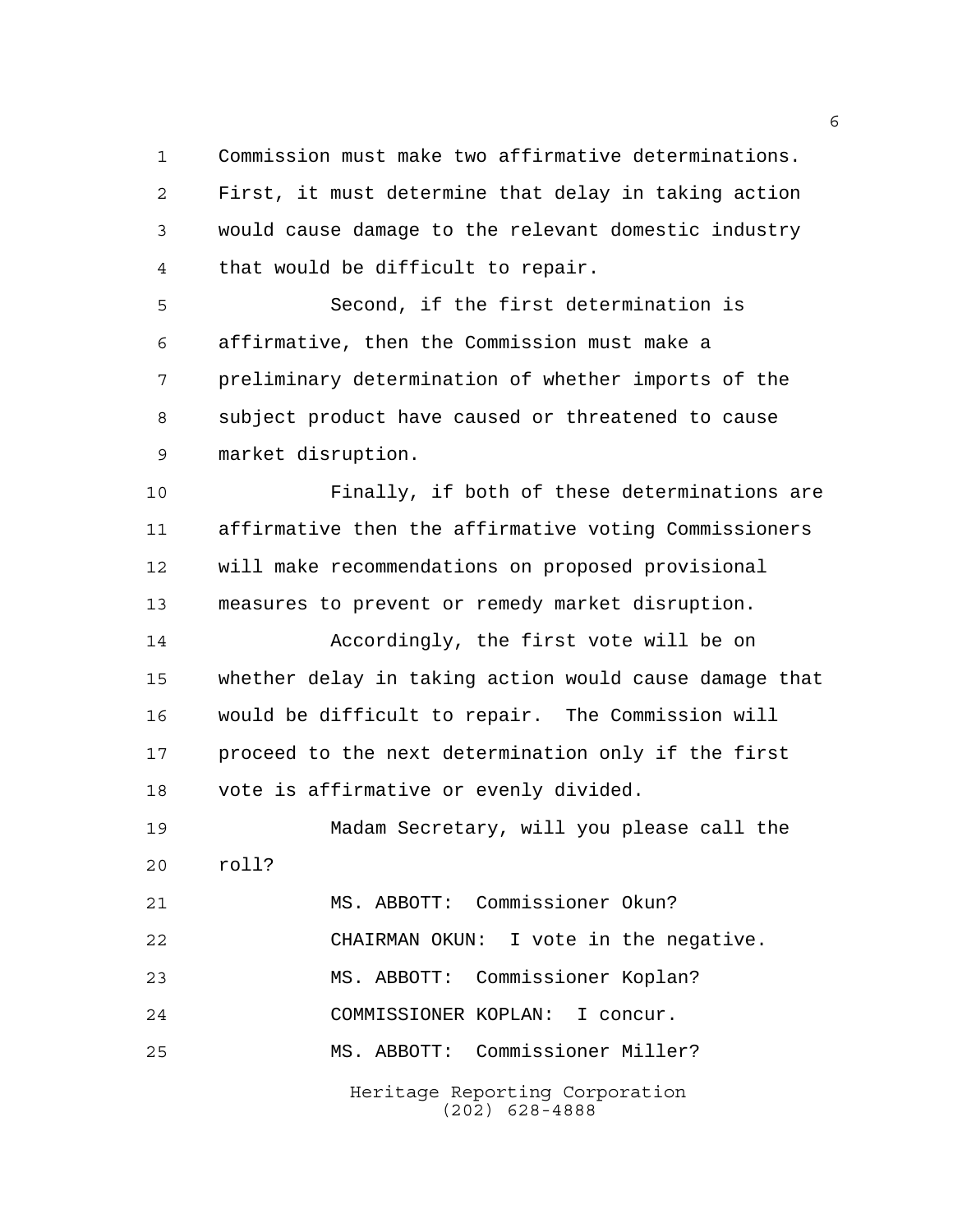Heritage Reporting Corporation (202) 628-4888 COMMISSIONER MILLER: I vote in the negative. MS. ABBOTT: Commissioner Pearson? COMMISSIONER PEARSON: As very much a newcomer here and not being familiar with this case, I will abstain. MS. ABBOTT: Commissioner Lane? COMMISSIONER LANE: I vote in the affirmative. MS. ABBOTT: Commissioner Hillman? VICE CHAIRMAN HILLMAN: I vote in the negative. MS. ABBOTT: Madam Chairman, the Commission has reached a negative determination with respect to critical circumstances. CHAIRMAN OKUN: Further information regarding this determination will be in a press release. The Commission currently is scheduled to transmit its determination on critical circumstances to the President on October 20, 2003. Thank you again to all staff who participated in the investigation. With no other business to come before the Commission, this meeting is adjourned.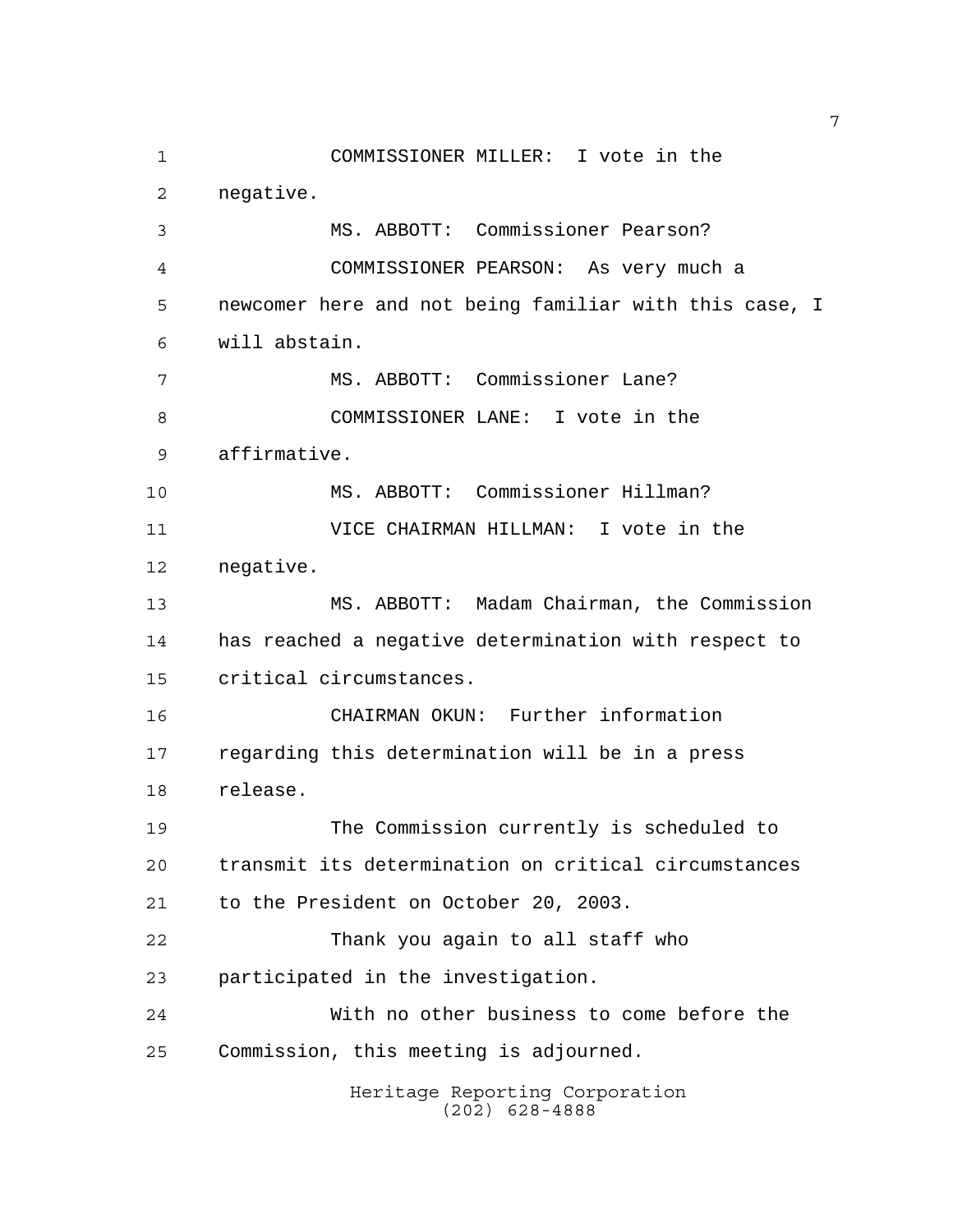| $\mathbf 1$      |                                       |  |  | (Whereupon, at 11:04 a.m. the meeting in the |  |
|------------------|---------------------------------------|--|--|----------------------------------------------|--|
| $\overline{c}$   | above-entitled matter was concluded.) |  |  |                                              |  |
| $\mathsf 3$      | $\!/\!$                               |  |  |                                              |  |
| $\ensuremath{4}$ | $\!/\!$ /                             |  |  |                                              |  |
| $\overline{5}$   | / $\mskip-5mu/\mskip-5mu$             |  |  |                                              |  |
| $\epsilon$       | / $\mskip-5mu/\mskip-5mu$             |  |  |                                              |  |
| $\sqrt{ }$       | / $\mskip-5mu/\mskip-5mu$             |  |  |                                              |  |
| $\,8\,$          | / $\mskip-5mu/\mskip-5mu$             |  |  |                                              |  |
| $\mathsf 9$      | / $\mskip-5mu/\mskip-5mu$             |  |  |                                              |  |
| $1\,0$           | / $\mskip-5mu/\mskip-5mu$             |  |  |                                              |  |
| $11\,$           | / $\mskip-5mu/\mskip-5mu$             |  |  |                                              |  |
| $12\,$           | / $\mskip-5mu/\mskip-5mu$             |  |  |                                              |  |
| $13\,$           | / $\mskip-5mu/\mskip-5mu$             |  |  |                                              |  |
| 14               | / $\mskip-5mu/\mskip-5mu$             |  |  |                                              |  |
| $15\,$           | / $\mskip-5mu/\mskip-5mu$             |  |  |                                              |  |
| 16               | $\!/\!$ /                             |  |  |                                              |  |
| $17\,$           | $\!/\!$ /                             |  |  |                                              |  |
| $1\,8$           | $\!/\!$ /                             |  |  |                                              |  |
| 19               | / $\mskip 1mu /$                      |  |  |                                              |  |
| $2\,0$           | $\sqrt{2}$                            |  |  |                                              |  |
| $2\,1$           | $\!/\!$ /                             |  |  |                                              |  |
| $2\sqrt{2}$      | $\!/\!$ /                             |  |  |                                              |  |
| 23               | $\!/\!$ /                             |  |  |                                              |  |
| $2\sqrt{4}$      | $\!/\!$ /                             |  |  |                                              |  |
| 25               | $\!/\!$ /                             |  |  |                                              |  |
|                  |                                       |  |  |                                              |  |